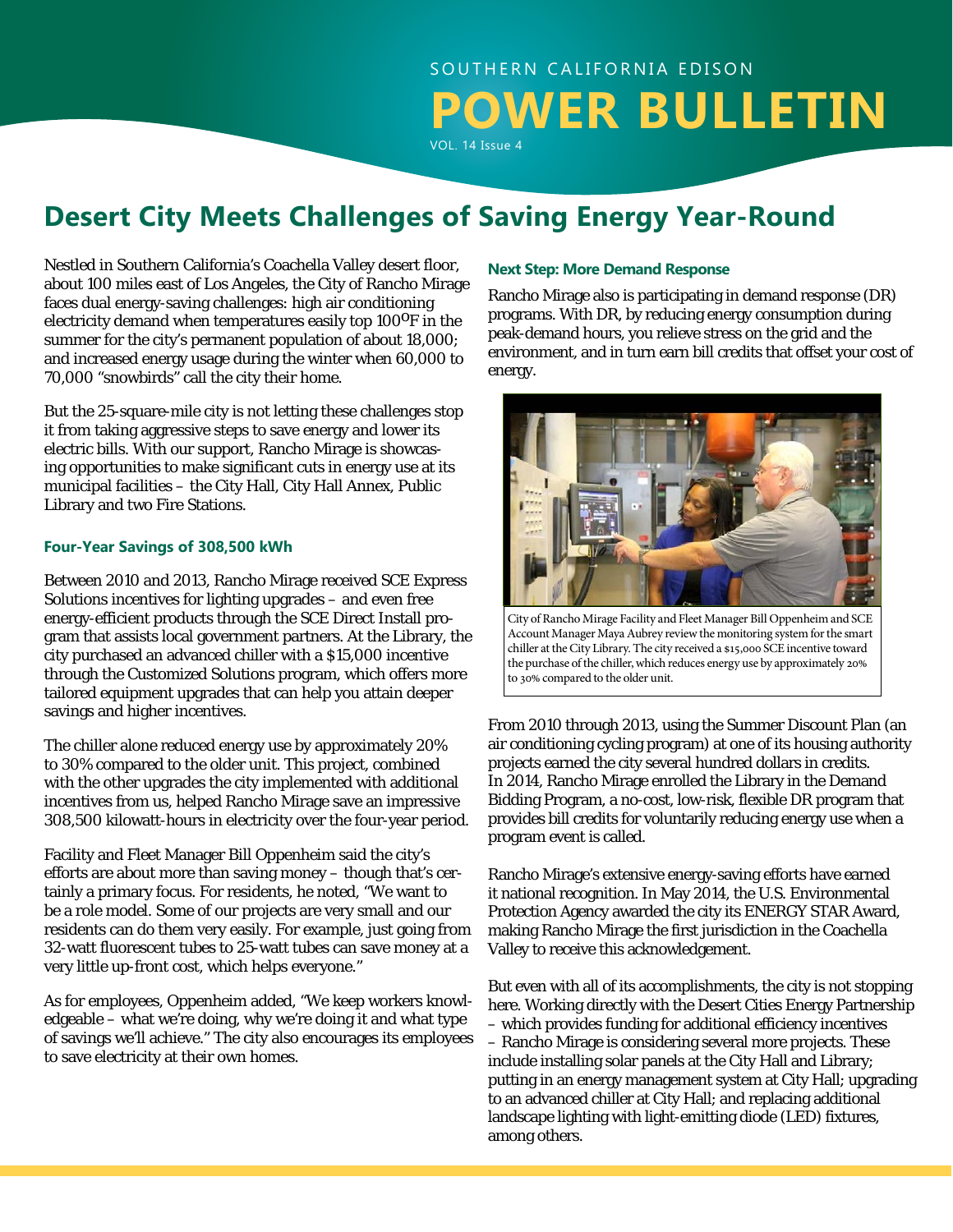## SOUTHERN CALIFORNIA EDISON POWER BULLETIN

#### **"Proud of the Energy We Have Saved"**

As Mayor Iris Smotrich noted, "I am very pleased with the energy conservation efforts the city has undertaken. We are proud of the energy we have saved throughout the city. The city has a great working relationship with SCE, which has helped the city save energy on several fronts."

So whether Rancho Mirage is serving the needs of its permanent population during often-scorching summers, or addressing an influx of residents for pleasant winter days, it continues to partner with us and serve as a forward-thinking city that helps save energy, money, and the environment.

To learn more about SCE energy management solutions, ways to reduce your energy usage and manage your energy costs, visit us *[online](http://www.sce.com/business)* or call your SCE account manager.

*This case study is provided for your general information and is not intended to be a recommendation or endorsement of any particular product or company, or a representation of any actual or potential future energy or monetary savings for other customers.* 

*These programs are funded by California Utility ratepayers and administered by SCE under the auspices of the California Public Utilities Commission (CPUC). Programs are offered on a first-come, first-served basis and are effective until funding is expended or the program is discontinued. Programs may be modified or terminated without prior notice.*

*The information contained herein does not replace pricing information contained in any CPUC-approved tariff. Please refer to the tariffs for the programs described for a complete listing of terms and conditions of service, which can be viewed online at [sce.com/regulatory](https://www.sce.com/wps/portal/home/regulatory/!ut/p/b1/04_Sj9CPykssy0xPLMnMz0vMAfGjzOINLdwdPTyDDTwtfAKNDTydnDz9zdxMjA28jYAKIoEKDHAARwNC-sP1o8BKLN0NXD28_A083UNASowDDfyCHR2NDQzMoArwWFGQG2GQ6aioCAARcvIr/dl4/d5/L2dBISEvZ0FBIS9nQSEh/?from=regulatory).*

### **SCE Honors Businesses/Scholars at Hispanic Heritage Month Celebration**

Furthering SCE's partnerships with businesses and other organizations in the Hispanic American community, we recently held our 4th Annual Hispanic Heritage Month event, which took place at the Energy Education Center in Irwindale.

This customer signature event:

- Showcased Hispanic American firms' contributions to energy efficiency and economic growth;
- Helped SCE build further opportunities for supplier diversity by enhancing and establishing relationships with Hispanic American businesses and other community leaders; and
- Focused on SCE's commitment to the education of tomorrow's professionals.



Edison Scholars at the Annual Hispanic Heritage Month event. Left to right: SCE Vice President Local Public Affairs Veronica Gutierrez; SCE Director, Philanthropy & Community Investment Tammy Tumbling; Emily Moreno, Bioengineering Major Freshman, UC San Diego; Diana Valenzuela, Civil Engineering Major Freshman, USC; SCE Business Customer Division Vice President Lisa Cagnolatti; SCE Project Manager, Philanthropy & Community Investment Yvette Gonzalez; SCE Senior Vice President, Corporate Communications Janet Clayton.

#### **Energy-Saving Champions**

Two Hispanic American businesses received SCE Energy Efficiency Participation Awards for their stellar work as energy-saving champions:

 • **S. Bravo Systems, Inc.:** This Made in the USA accredited manufacturer of secondary containment systems for fuel handling in the petroleum industry received nearly \$82,000 in SCE incentives for energy efficiency projects, resulting in savings of approximately 749,000 kilowatthours.



S. Bravo Systems, Inc., SCE Energy Efficiency Participation Award Recipient at the Annual Hispanic Heritage Month event. Left to right: SCE Account Manager James Trejo; SCE Account Manager Brian Bustamante; S. Bravo Systems Founder Sergio Bravo; S. Bravo Systems President and Co-owner Paola Bravo; SCE Business Customer Division Vice President Lisa Cagnolatti; SCE Senior Vice President Customer Service Kevin Payne.